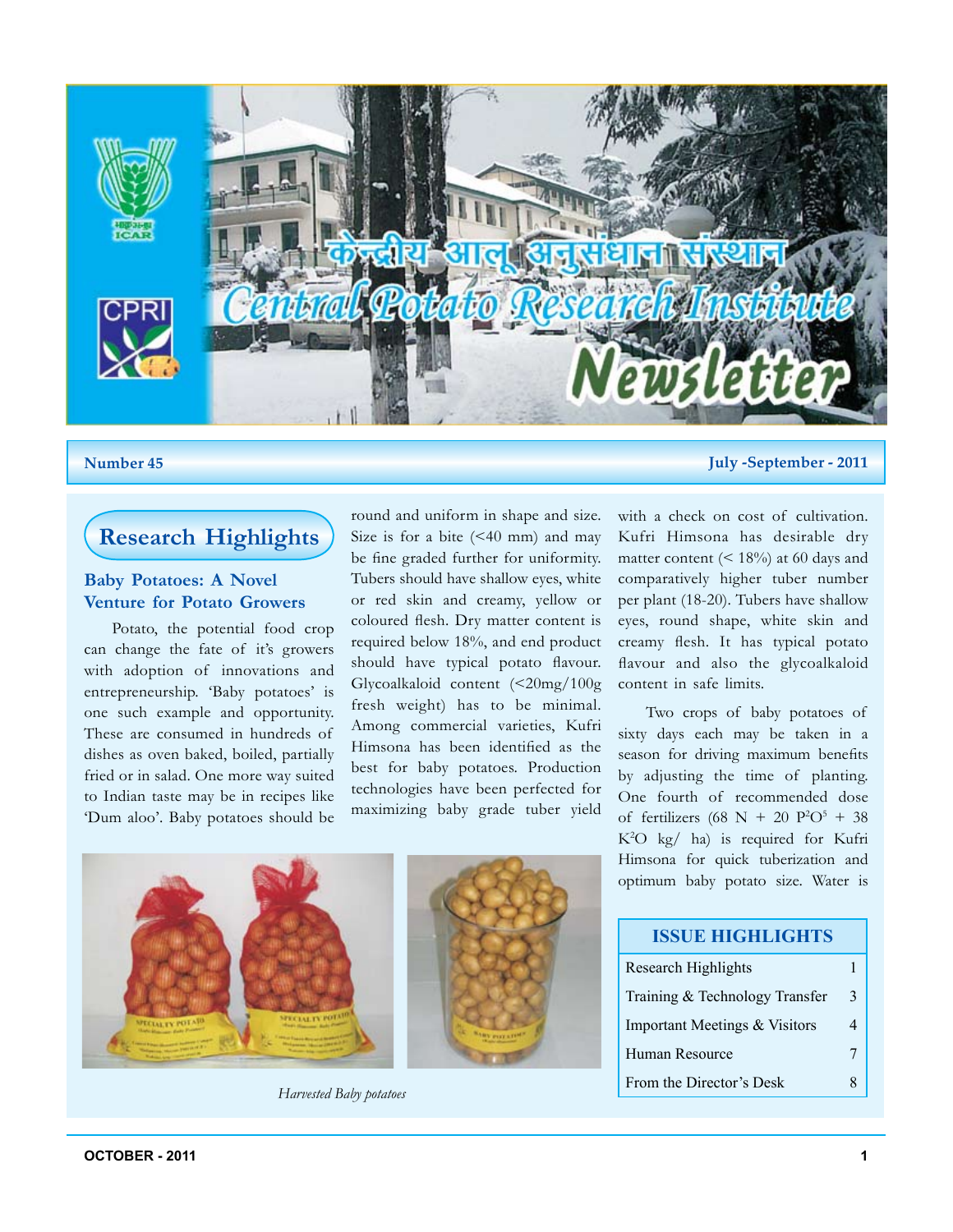applied frequently and light so that it does not touch more than 2/3 part of ridges. Kufri Himsona has the potential of 20-24 t/ha of baby grade potatoes in double cropping. Uniformly graded, defect free and washed potatoes in suitable packing are likely to bring remunerative prices to potato farmers. Likewise, the industry ought to pay premium price of raw material suitable for processing and export.

#### **– Sanjay Rawal, BP Singh, Devendra Kumar, MA Khan, Rajeev Kumar and Vishal Chaudhary**

## *Spodoptera litura***: New Enemy of Spring Crop of Potato**

Potato, a crop of immense value suffers from a number of insect pests affecting its production and quality. Spring crop of potato which is taken for table purpose and harvested by end of March in Indo-Gangetic plains, has been found under heavy attack of *Spodoptera litura* (Fab.) which is commonly known as tobacco cutworm, or cluster or tobacco caterpillar. It is a polyphagous pest and damages numerous crops in India and many other countries of the world. The larva of this insect feeds primarily on the leaves of more than 120 species of fruits, vegetables, ornamentals, and many other plants.

Spodoptera litura could become a major pest of potato attacking the crop in spring season if the crop is left unattended and harvested late. In the year 2010-2011, the spring crop of potato was devastated by larvae of this insect. There were even more than 10 larvae on a single tuber. The calculated attacked tuber rate (ATR) was cent per cent in April first week. The high population of *S. litura* on spring crop of potato could be related with rising minimum temperatures and existing relative humidity.

#### **– Kamlesh Malik, BP Singh and SK Luthra**

### **CPRI Develops Three New Decision Support Tools**

CPRI has added three new tools during the year to the list of Decision Support Tools developed at the Institute. The first one named "Plausible Potato Growing Seasons Estimator" (PPGSE) is for estimating the number of growing seasons and their duration for any location. The tool screens the maximum and minimum temperature of any location according to maximum and



*Adult and Larvae of Spodoptera litura*

minimum threshold limits set by the user and extracts those periods which meets the criteria for a period of more than 70 days continuously.

The next tool is the "Potato Potential Yield Estimator". This tool estimates the potential potato yield based on the FAO Agroecological Zones model for any location. The input requirements for this tool are daily weather data, geographical co-ordinates, start and end of the growing season. This tool is complimentary to the PPGSE because once the growing seasons are identified, the user needs to know the expected yield of the different growing seasons.

The third tool is the "Potato Temperature Stress Degree Hours". This tool has been developed to estimate the magnitude of heat stress at any location. This tool would be useful in evaluation of genotypes tolerant to heat stress and are tested across space and time under field conditions by manipulation of date of planting or choosing sites where high temperature prevails.

## **Modified Medium for Micropropagation of Recalcitrant Potato**

In order to improve *in vitro* response of the recalcitrant potato cultivar Kufri Jyoti, a study was conducted in nonhermetic culture room with different concentrations and combinations of NH<sup>4</sup>NO<sup>3</sup>, GA<sup>3</sup> and NAA. Increasing ammonium nitrate concentration in the standard MS medium (from 20.63 mM to 25.79 mM) and supplementation with GA<sup>3</sup> (0.58  $\mu$ M) as well as NAA (0.1 µM) significantly improved the *in vitro*  response of recalcitrant cultivar Kufri Jyoti in terms of shoot length, number of leaves, number of nodes and inter nodal length. Therefore, to enhance the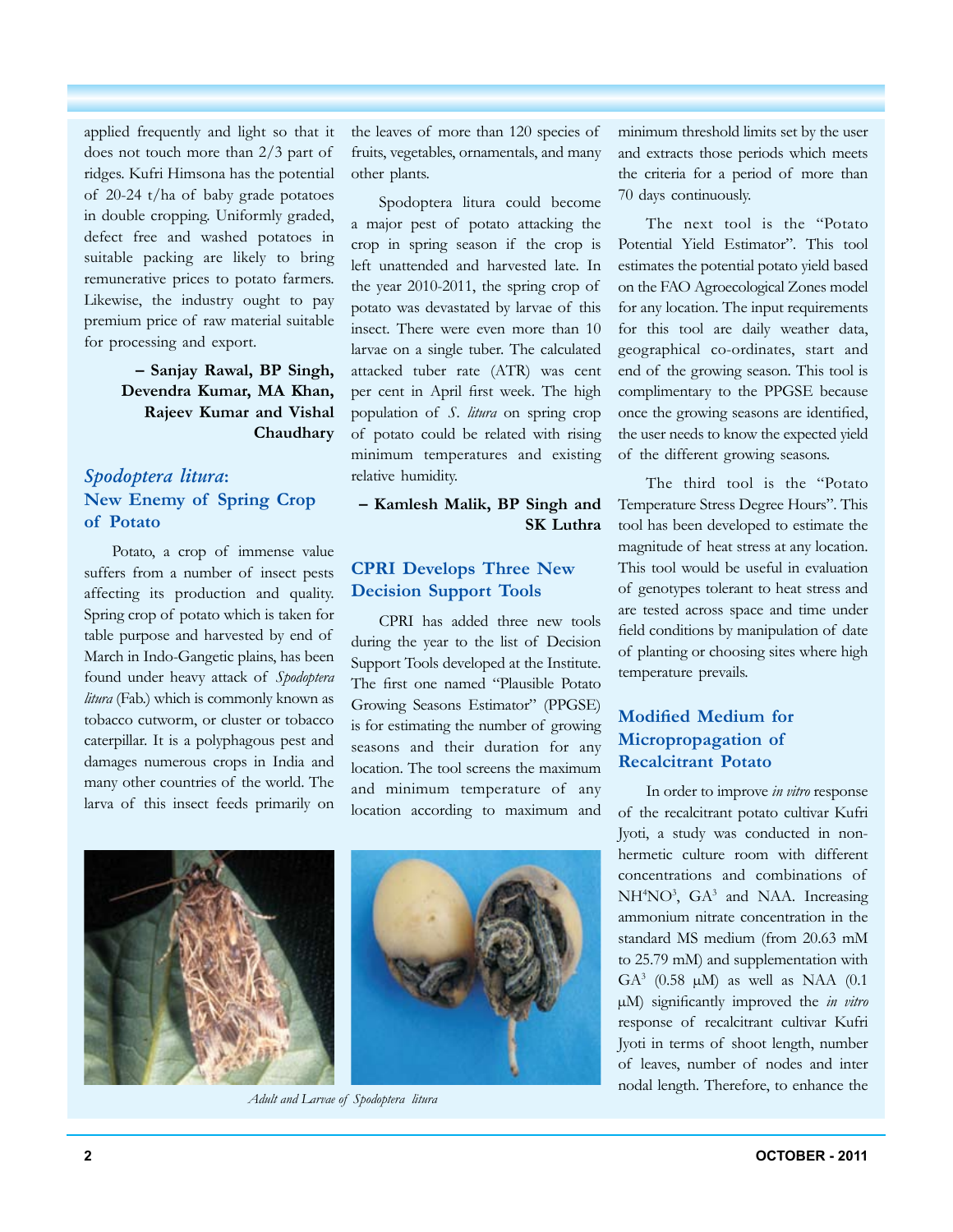

in vitro multiplication rate of recalcitrant potato cultivar Kufri Jyoti, this new concentration of media with sucrose (30 gl-1) and its solidification with phytagel is recommended.

**– EP Venkatasalam, Jyoti Latawa, SK Chakrabarti, KK Pandey, Richa Sood, Vandana Thakur and B P Singh**

# **Training & Technology Transfer**

## **Training Programmes Organised at CPRI and Regional Stations**

- CPRI organized three-day training for seed potato agronomists of Mahindra and Mahindra Ltd., Mohali on "Techniques for quality seed potato production" during July11-13, 2011. 18 agronomists participated in this training and were trained on different aspect of seed potato cultivation.
- The Division of Social Sciences organized 8-days Model Training Course on "Production for processing Potatoes and Post Harvest Technologies" from 20-

27 September, 2011 at Shimla. The training was sponsored by Directorate of Extension Govt. of India, New Delhi. The main objective of this training was to improve the knowledge and skills of extension officers of state agriculture/hort. departments regarding the processing aspects and post harvest operations in potato crop. A total of 20 extension functionaries from 12 states participated in this training.

 One On-campus training for potato growers was conducted during 7-8 September, 2011 under the project "Training entrepreneurial skills of

farmers in potato based farming system of Himachal Pradesh" at Shimla. A total of 23 farmers attended this training programme from three different districts of Himachal Pradesh.

- A training was conducted at CPRS, Patna for farmers of Nawada district of Bihar on 24 August, 2011 and 38 progressive farmers participated in this programme. Besides, another training programme was organized on 30th September, 2011 under the agies of BASIX for the 27 farmers of Purnia, Monghyr and Nawada. CPRS, Patna also participated in a Kisan Mela organized by Agriculture Department, Govt. of Bihar during 10-13 August, 2011 on the occasion of Van Mahotsav.
- A farmers training was conducted on "Post Harvest Management in Potato" on 8/8/2011 at CPRS, Shillong premises wherein 50 farmers' from nearby villages participated. Besides, On-farm training was also conducted at Mylliem village, Shillong on "TPS technology for Potato production on 3/9/2011 wherein 50 farmers' participated.

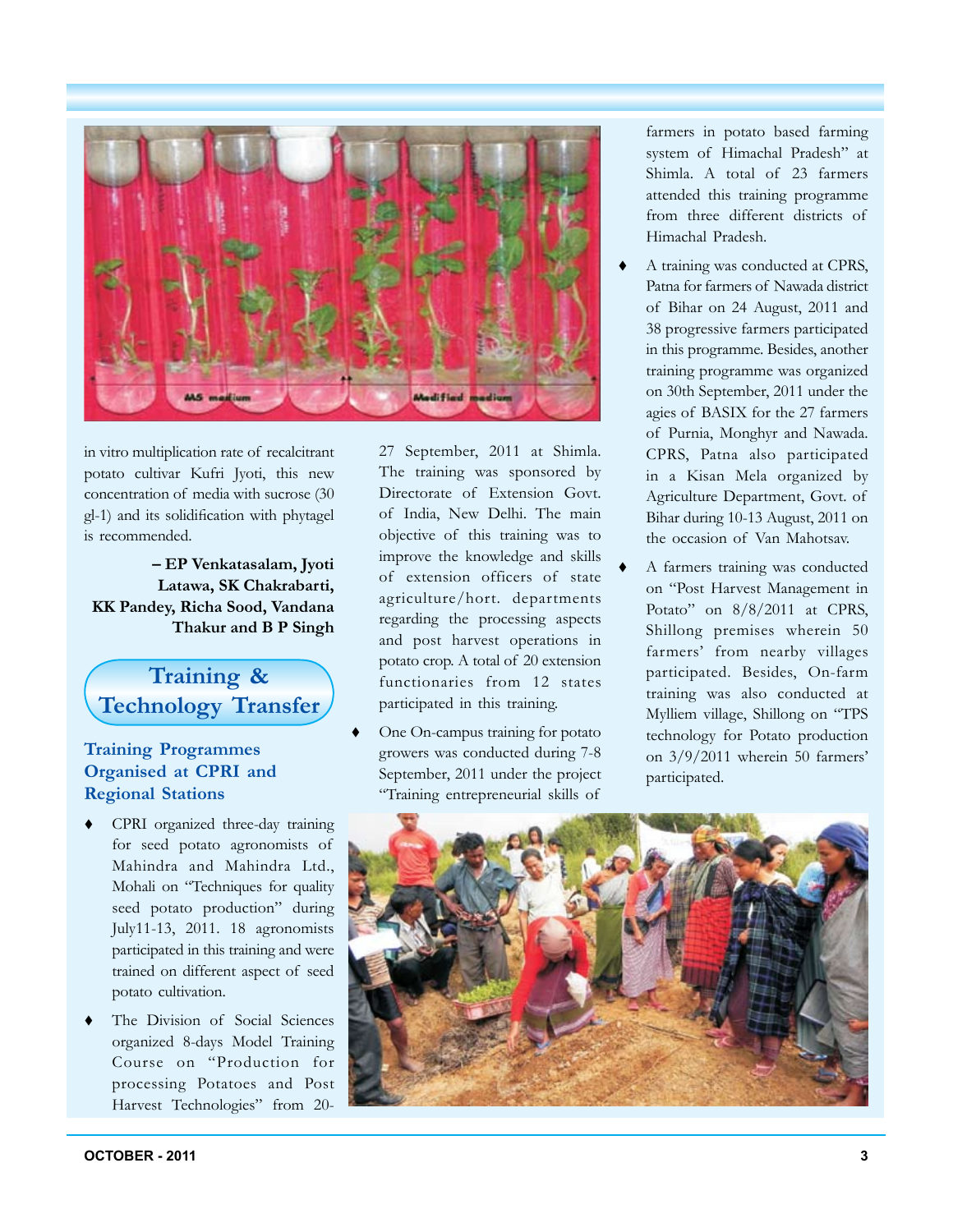A Farmer's Training cum Field Day was organized on 28th July 2011 at CPRS, Muthorai, Ooty. Twenty one farmers from Nanjanad and Hosahatty villages of the Nilgiris district participated in the programme.

#### **Live Phone- in Prgrammes**

Several expert scientists of CPRI, Shimla participated in the Live-phone in programmes on Doordarshan and All India Radio (AIR) from July to September, 2011 as given below:

# **Important Meetings & Visitors**

#### **Research Advisory Committee Meeting Held at Shimla**

The Research Advisory Committee meeting was held at CPRI, Shimla during 16-17nd August 2011 under the chairmanship of Dr. KR Dhiman, Vice Chancellor, YS Parmar University of Horticulture and Forestry, Solan. Dr Bir Pal Singh, Director, CPRI extended formal welcome to the committee. He solicited advice and guidance of the RAC

|  | Month     | Title/Topics                                                                                                                                             |  |  |
|--|-----------|----------------------------------------------------------------------------------------------------------------------------------------------------------|--|--|
|  | July      | Inter-culture practices in potato on Doordarshan- Dr. SS Lal                                                                                             |  |  |
|  | August    | Fugal, soil borne disease and inspect-pest management in potato<br>crop in higher hills of HP on Doordarshan- Drs. Sanjeev Sharma<br>& VK Chandla        |  |  |
|  |           | Radio talk on Suitable potato varieties for Himachal Pradesh- Dr.<br>Jai Gopal                                                                           |  |  |
|  |           | Radio talk on Disease management in Potato- Dr. BP Singh                                                                                                 |  |  |
|  | September | Live phone in programme on Doordarshan on Harvesting and post<br>harvest operations of potato in higher hills of HP- Drs. Brajesh<br>Singh & Vinod Kumar |  |  |
|  |           | Radio talk on Storage of potato in high hills of HP- Dr. Brajesh<br>Singh                                                                                |  |  |
|  |           | Recording at AIR on Value added products of potato- Dr. Pinky                                                                                            |  |  |

## **Information Technology Training Course for IGNOU Students**

CPRI Library organized a 17 days computer, IT, and database creation and operation practical training for Bachelors and Masters Degree students of Library and Information Science, IGNOU, Regional Centre, Shimla. The course was organized during 26th Aug 2011 to 11th Sept, 2011 at the institute library. A total of 17 students BLIS and MLIS from different parts of Himachal and neighbouring states attended the course for partial fulfillment of their Bachelors and Master Degree Programmes.

for improving the research programmes of the Institute. Dr Dhiman in his

remarks emphasized on low productivity in rainfed areas and north east, early maturing varieties with late blight resistance, increasing cropping intensity and increasing processing. Dr. Umesh Srivastava, ADG (Hort), ICAR, Dr. MN Khare, former Dean of JNKVV, Jabalpur and Dr. MS Kadian, Regional Research Scientist of CIP, New Delhi and Dr. S Panigrahy, ISO, Ahmedabad were the other advisory members present in the meeting. The action taken report was presented to house by Dr. R Ezekiel, Member Secretary.

During the meeting review of the research programmes was done for the work done in the previous year and the plan of work was presented for the year 2011-2012 by various programme leaders. Various recommendations were made by the Chairman and the RAC members for bringing about improvements in the new research programmes.

## **2nd Institute Research Council Meeting**

The 2nd Institute Research Council meeting was held at CPRI, Shimla on 19th and 20th August 2011 under the chairmanship of Dr. Bir Pal Singh, Director, CPRI. It was attended by 55 scientists from CPRI headquarters and its regional stations. The basic objective of this meeting was to review the



*A view of RAC meeting at CPRI*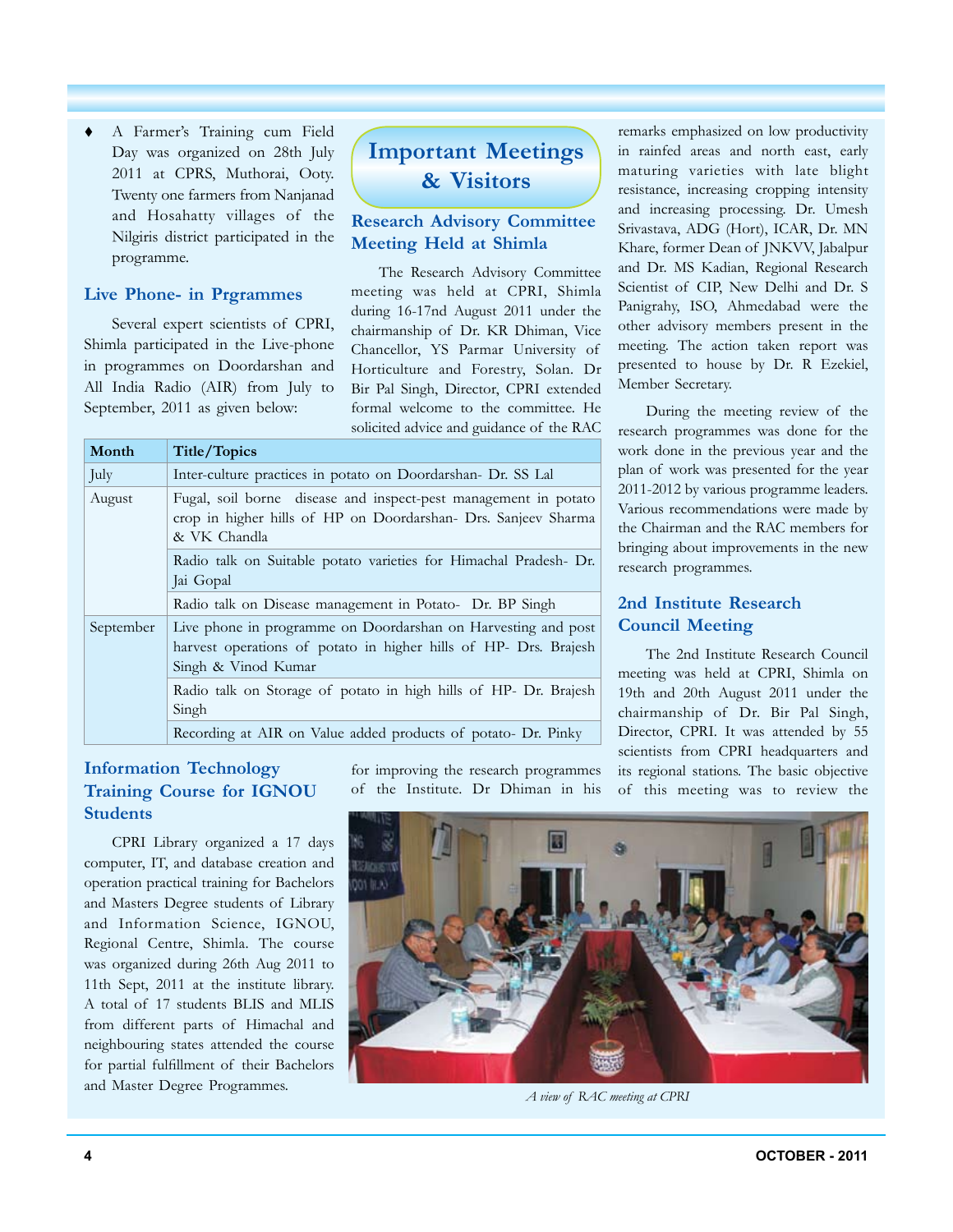

*Chairman addressing the IRC*

action taken on the recommendations of IRC meetings of 2010 and discuss/ finalize the work plan for 2011-12 of all the research programmes. During the opening session of IRC, Dr. SS Lal, Secretary, IRC welcomed the chairman and the scientists and congratulated newly appointed Head of Stations and Scientists and the award winners of different awards and fellowships. Chairman, IRC emphasized that the scientists posted at regional stations should visit headquarters at least once in a year. He advised that all the research programmes should aim at conversion of research output in form of a technology/product for higher visibility.

During the two days IRC meeting the progress of research programmes were presented by the researchers and elaborate discussions were held on the work plan. Special presentations were also made on research prioritization, technology development and on involvement of technical officers as programme associates.

During the concluding session, Chairman suggested the scientists to develop competence through more discussions and cohesiveness and mentioned that young scientists should bring new ideas and utilize wisdom and experience of senior scientists for developing the research programmes.

### **Group Meeting of AICRP (Potato) held at Raipur**

The 29th Group Meeting of AICRP (Potato) was organized at Indira Gandhi Krishi Vishwavidyalaya, Raipur (Chhattisgarh) during September 10-12, 2011. It was attended by a large number of delegates as well as dignitaries from Indian Council of Agricultural Research and State Agricultural University and representatives from the industries. A Farmers Interface was also organized on the occasion and the farmers were addressed by both Dr Charan Das Mahant, Hon'ble Minister of State for Agriculture and Food Processing Industries, Government of India and Shri

Chandrashekhar Sahu, Hon'ble Minister of Agriculture, Veterinary, Fisheries & Labour, Government of Chhattisgarh. During the Workshop, the action taken on the recommendations of the 28th Group Meeting held at Central Potato Research Institute, Shimla were reviewed in the presence of Dr HP Singh, Hon'ble Deputy Director General (Horticulture), ICAR, New Delhi. The various actions taken were discussed thread bare. The Deputy Director General (Horticulture) appreciated the work done by the various AICRP (Potato) Centers, where good work has been carried out. He also cautioned all the AICRP (Potato) Centers where work was not up to the mark and also briefed them about the monitoring mechanism developed by the ICAR. He also gave many suggestions for further studies.

There were three technical sessions during the Workshop in which the results of various trials conducted during the past year were discussed. Based on the recommendations, it was decided that two hybrids viz., MS-99-1871 and JX-576 may be recommended for release for the plateau regions and Indo Gangetic plains, respectively. The technical programme for the next year was also finalized after exhaustive discussions.

#### **NAIP CAC Meeting at Shimla**

The sixth meeting of Consortium Advisory Committee was held on 3rd September, 2011 at the Central Potato Research Institute, Shimla. Dr. P.C. Gaur, Chairman CAC, chaired the meeting. At

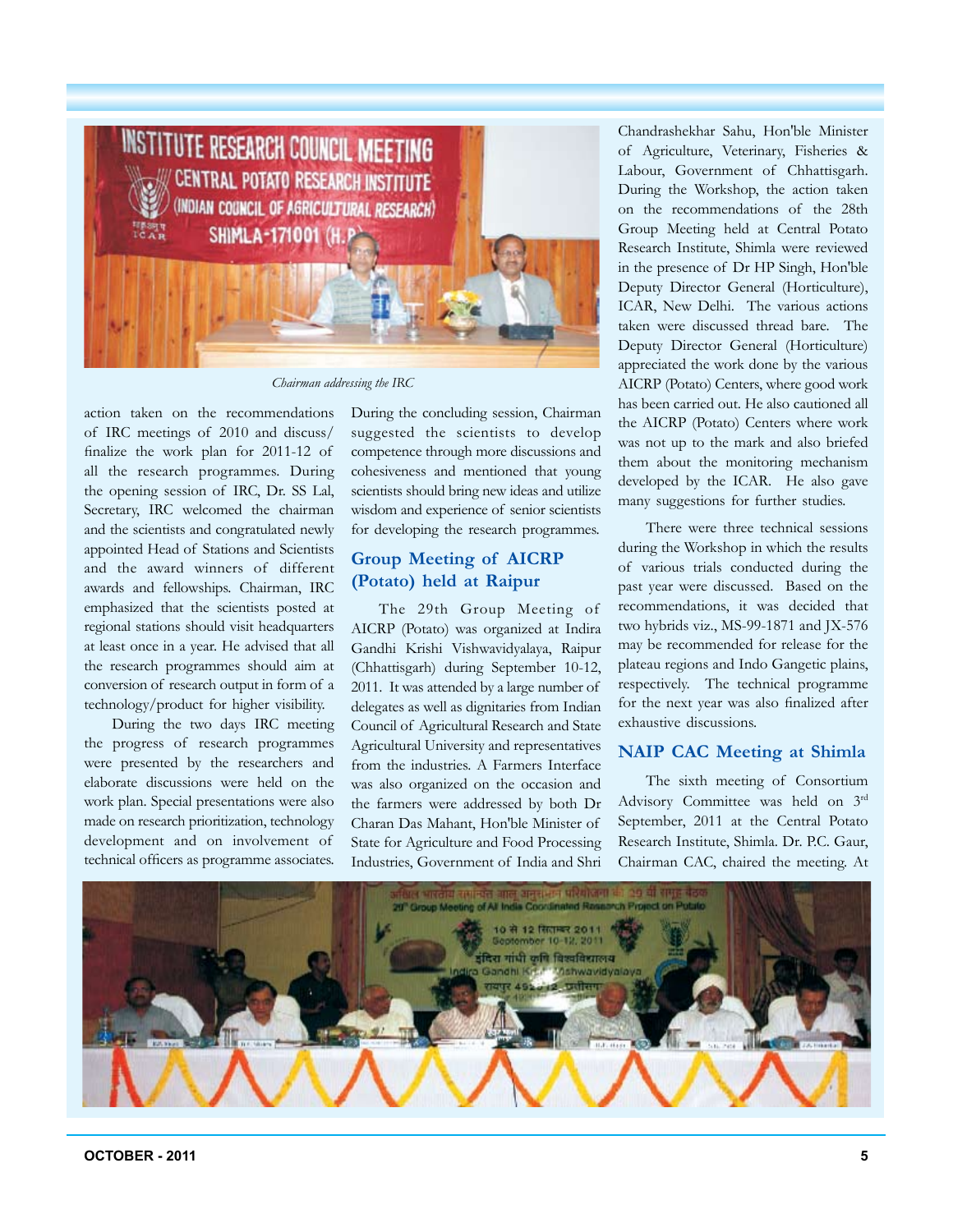

*Members of the NAIP CAC meeting*

the outset, the members observed two minutes silence to condole the untimely demise of Mrs. Santosh Banswal, Editor, Bhoo-Bharti (an agriculture based hindi magazine) and an active CAC member of NAIP project.

Dr. BP Singh, Director, CPRI and Consortium Leader welcomed all the members of CAC and CIC and mentioned that nearly 80 per cent of the work has been successfully accomplished. Some of the private companies had left the project hence the activities associated with them could not be carried out. There were several major achievements in the project which included development of dip-stick assay for detection of viruses X and Y, use of aeroponics in mini-tuber production, transfer of tissue culture technology to associate partner M/s Bhatti Farms, Jalandhar and, development and release of variety Kufri Frysona for preparation of French fries.

Dr. P.C. Gaur, Chairman CAC, in his opening remarks conveyed his happiness on the release of French fry variety Kufri Frysona. He expressed satisfaction at the progress of work and the funds utilization. He mentioned that in development and use of new technologies (viz. aeroponics for mini-tuber production, bioreactor for mass production of microtubers, etc.) the cost-benefit ratio should always be kept in mind. Dr. BP Singh presented the 'Action taken' report on recommendations of Fifth CAC Meeting held on 26<sup>th</sup> November, 2010. This was followed by presentations on consolidated progress of the project during last 6 months by Dr. Devendra Kumar and centre reports by the respective Co-PIs. A proposal for Extension of the NAIP sub-project for the period  $1<sup>st</sup>$  July to  $30<sup>th</sup>$  June 2014 was also presented by Dr. BP Singh. All issues related to implementation and recommendation of last CAC as well as the issues related to progress of work presented by CPI and Co-PIs were discussed at length. Several recommendations emerged from the discussions.

## **Institute Management Committee Meeting & Institute Joint Staff Council held at CPRS, Ooty**

The 6th Meeting of Xth Institute Management Committee was held at CPRS, Muthorai, Ooty in the forenoon of 18th July, 2011. It was chaired by Dr. Bir Pal Singh, Director, CPRI, Shimla and attended by Dr. Umesh Srivastav, ADG (Hort) and five other members and two special invitees. The Chairman informed the committee about the history and establishment of CPRS, Muthorai station on account of its specific weather conditions and geographical location in South India with potato being grown in all the three seasons. Dr. Umesh Srivastav,

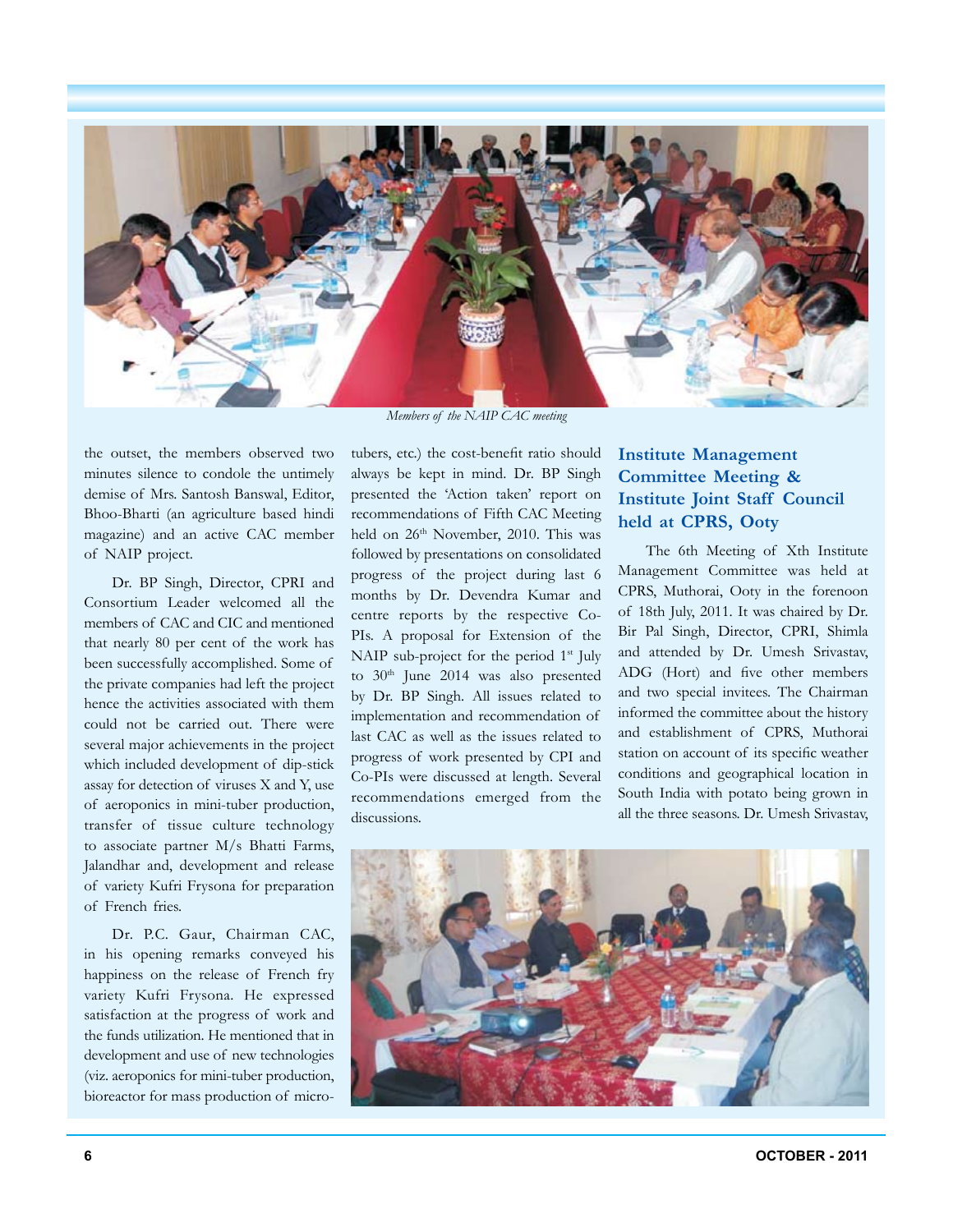ADG (H) also briefed the committee members about the need for more production of potato seeds to meet the high demand of seed in the country. The Member Secretary, IMC appraised the IMC members on the action taken report of the previous meeting and thereafter agendas were discussed followed by a scientific presentation on 'Status of PCN research in India and future strategies for its management' delivered by Dr. R. Umamaheswari, Scientist, CPRS, Muthorai. The Committee members also visited the fields and laboratory at the Station.

The VII th Meeting of the Institute Joint Staff Council was held at CPRS, Muthorai, Ooty on the afternoon of 18th July, 2011. It was chaired by Dr. Bir Pal Singh Director, CPRI Shimla and attended by 12 other members. The chairman pointed out that the grievances of staff, if any could be solved through discussions and requested the cooperation of all staff members for the progress of the Institute. The agenda items were discussed in the meeting and decisions were made on points raised by IJSC.

## **Human Resource**

#### **Appointments**

| Name                     | Post                                                         | Joined<br>on |
|--------------------------|--------------------------------------------------------------|--------------|
| Scientific               |                                                              |              |
| Dr.<br>Ravinder<br>Kumar | Scientist, Plant Pathology at<br>CPRI, Shimla                | 5.9.2011     |
| Ms. Dalamu               | Scientist, Horticulture-Vegetable<br>Science at CPRI, Shimla | 5.9.2011     |

#### **Transfers/Selections**

| Name                                | From            | To                            |
|-------------------------------------|-----------------|-------------------------------|
| Scientific                          |                 |                               |
| Dr. PS Naik, Project<br>Coordinator | CPRI,<br>Shimla | IIVR, Varanasi as<br>Director |
| Dr. Manoj Kumar, Sr.<br>Scientist   | CPRI,<br>Shimla | CPRS, Patna as Head           |
| Dr. D Pattanayak, Sr.<br>Scientist  | CPRI,<br>Shimla | NRCPB, New Delhi<br>as PS     |

### **Promotions**

| Name                                                                                                                                                                                                                                                                                                                                                                     | From  | To    |  |
|--------------------------------------------------------------------------------------------------------------------------------------------------------------------------------------------------------------------------------------------------------------------------------------------------------------------------------------------------------------------------|-------|-------|--|
| Technical                                                                                                                                                                                                                                                                                                                                                                |       |       |  |
| Smt. Shelley Chopra, Sh. Kapil Kumar<br>Sharma, Sh. Shiv Bir Singh Parihar, Sh. SK<br>Rastogi                                                                                                                                                                                                                                                                            | $T-5$ | $T-6$ |  |
| Smt. Sumita Sharma, Sh. Akhilesh Kumar<br>Singh, Sh. Prem Lal, Sh. E. Syiemlieh, Sh.<br>I Abdul Rasheed, Sh. V. Rajendran, Sh.<br>Pushpendra Kumar, Sh. Avinash Chaudhory,<br>Sh. Harvir Singh, Sh. Jasvir Singh, Sh.<br>RK Samashiya, Sh. Sanjay Kumar Sharma,<br>Sh. Devi Chand Sharam, Sh. Shiv Kumar<br>Lal Karna, Sh. Arjun Kumar Sharma, Sh.<br>Gutam Parsad Singh | $T-4$ | $T-5$ |  |
| Sh. Sheesh Ram Thakur, Sh. Khariti Lal,<br>Sh. Yash Pal Sharma, Sh. Sudershan Singh,<br>Sh. B. Langstieh, Sh. Shibi Kant Arya, Sh.<br>Rakesh Srivastava, Sh. Anil Kumar                                                                                                                                                                                                  | $T-3$ | $T-4$ |  |
| Sh. Naresh Chand Sharma, Sh. Kulwinder Singh,   T-2<br>Sh. Praveen Kumar, Sh. Sita Ram Sahu                                                                                                                                                                                                                                                                              |       | $T-3$ |  |

## **Retirements**

| Name             | Post                                      | <b>Retired</b><br>on |
|------------------|-------------------------------------------|----------------------|
| Dr. SV Singh     | PS, CPRIC, Modipuram                      | 31.7.2011            |
| Sh. Balbir Singh | T-5 (Tractor Driver), CPRIC,<br>Modipuram | 31.07.2011           |
| Sh. Nawab Ali    | T-5 (Tractor Driver), CPRIC,<br>Modipuram | 31.08.2011           |
| Sh. NK Gupta     | AAO, CPRIC, Modipuram                     | 31.08.2011           |
| Sh. Khlain Singh | SSS, CPRS, Shillong                       | 31.08.2011           |
| Sh. Shiv Narain  | SSS, CPRS, Gwalior                        | 31.08.2011           |
| Sh. Partap Singh | SSS, CPRS, Kufri                          | 30.09.2011           |
| Sh. Dharambir    | SSS, CPRIC, Modipuram                     | 30.09.2011           |

#### **Demise**

| Name        | Post             | Date       |
|-------------|------------------|------------|
| Sh. Adi Lal | SSS, CPRS, Kufri | 09.09.2011 |